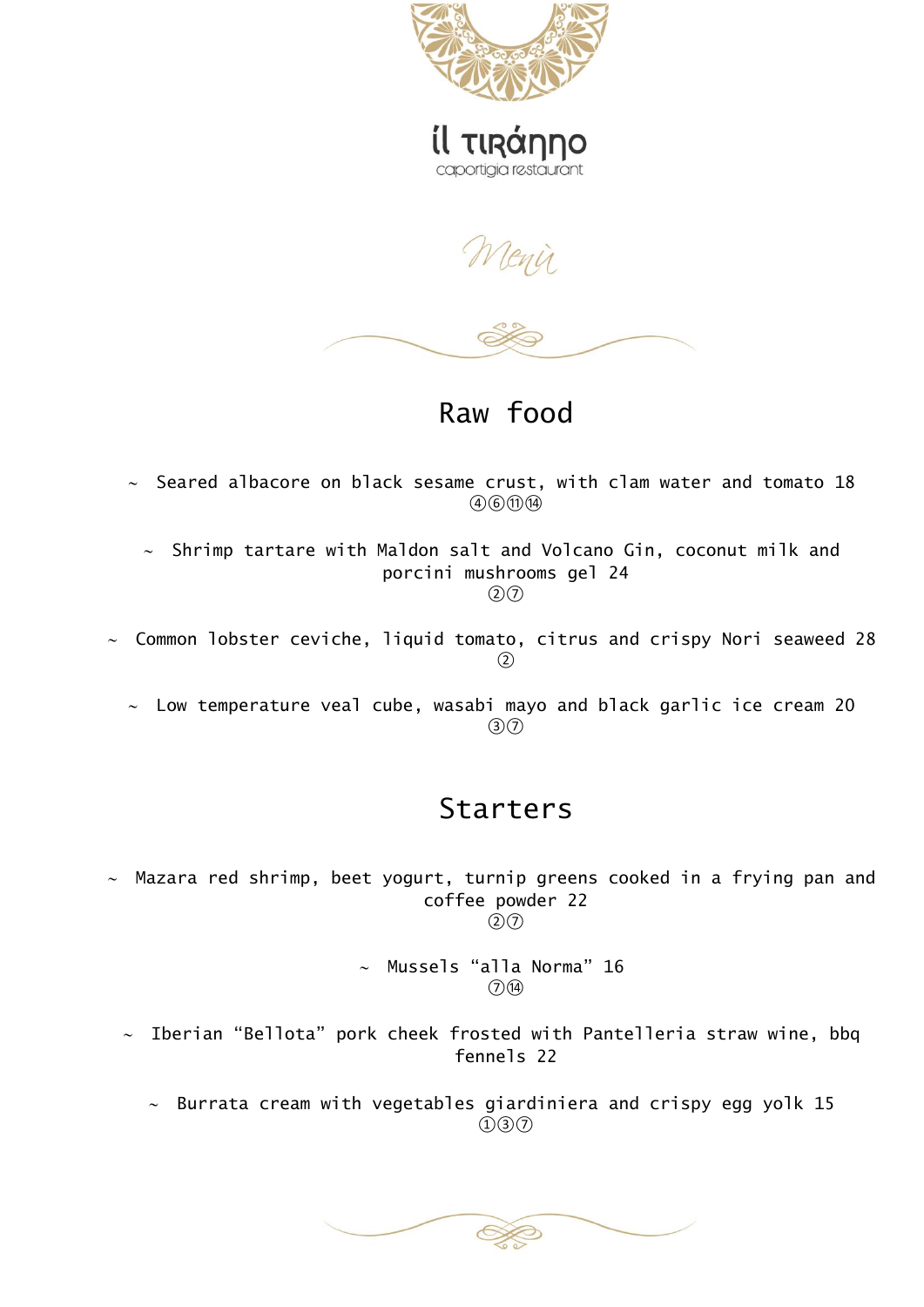

caportigia restaurant

Menir

First course

- Black garlic Tagliatella, sea urchins, ricotta and Syracusan lemon 25  $(1)(3)(7)$
- $\sim$  Agnolotti filled with Iberian "Bellota" piglet and 'nduja, served with shellfish broth and seared lime extra virgin olive oil 22  $(1)(2)(3)$
- $\sim$  Green broccoli Tortellini, buffalo mozzarella water, onion from Tropea in osmosis and truffle 20  $(1)(3)(7)$
- $\sim$  Spaghetti with butter and anchovies, with scallop carpaccio and roasted tomato powder 22

#### $\mathcal{A}(\mathcal{D})$

#### Main course

- $\sim$  New Zealand lamb sirloin with its broth, saffron pear and star anise, dried tangerine 25
	- $\sim$  Seared tuna, bittersweet onion, plum tomato and olive ice cream 22  $(3)(4)(6)(7)$
- $\sim$  Irish Black Angus breast with beer, glazed baby carrots on dark cocoa soil and Chipotle chili 20  $\bigcap$   $\bigcap$   $\bigcap$ 
	- $\sim$  Low temperature salmon on teriyaki sauce with fruit and vegetables crudités salad, sea urchin dressing 22  $(4)(6)(9)$

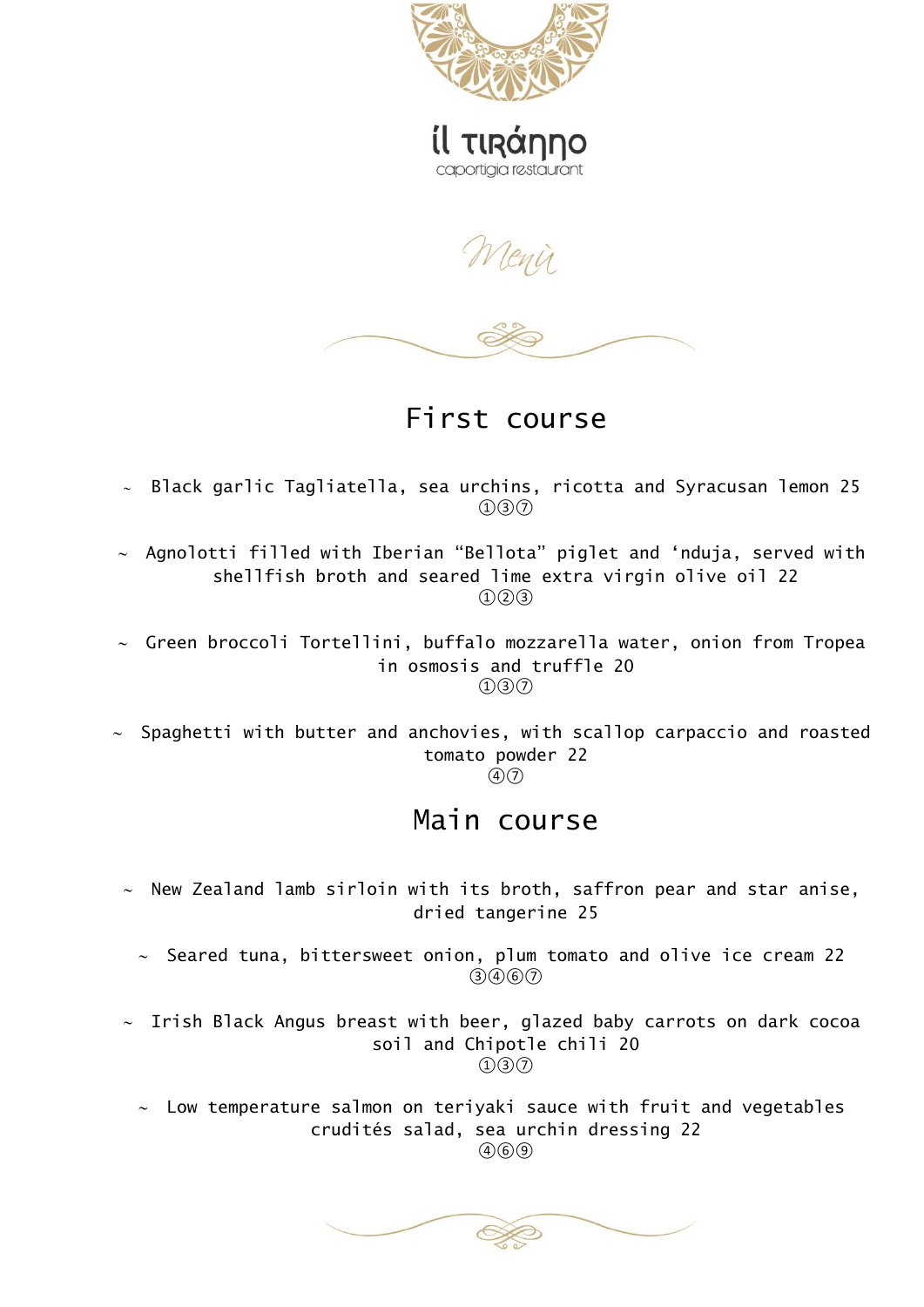



Wenir



### Dessert

 $\sim$  White chocolate, raspberry and salted peanut 9  $(1)(3)(5)(7)$ 

 $\sim$  Sicilian citrus ice cream, yuzu and basil, frozen tangerine and dark chocolate mousse 8  $(1)(3)(7)$ 

 $\sim$  Ricotta, black sesame crumble and grapefruit and mint salad 9 ①⑦⑪

 $\sim$  Creamy almond, caramel capers, milk ice cream and raw evo oil 9 ③⑦⑧

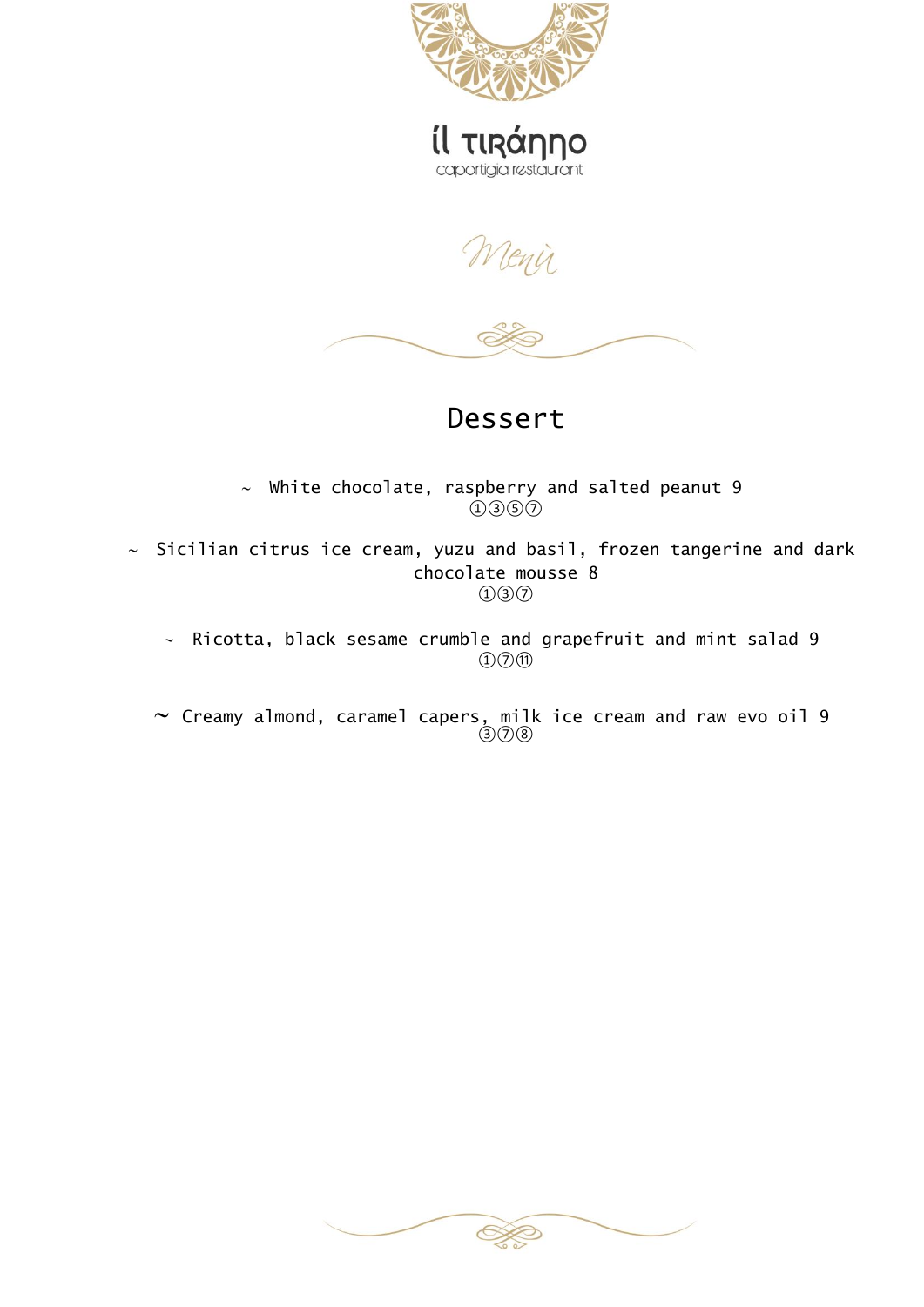

Menir



Our tasting menus

The tasting menus are meant to be shared by all the

diners of the table

# Journey in Sicily 60

*An actual journey to discover the main ingredients and the flavours of Sicily, revisited with a modern and innovative twist*

> Mussels "alla Norma"  $(7)(14)$

 $\sim$  Black garlic Tagliatella, sea urchins, ricotta and Syracusan lemon  $(1)(3)(7)$ 

> $\sim$  Seared tuna, bittersweet onion, plum tomato and olive ice cream  $(3)(4)(6)(7)$

> > ~ Pre Dessert

 $\sim$  Ricotta, black sesame crumble and grapefruit and mint salad  $\mathcal{D}(\mathcal{D})$  $\mathcal{D}(\mathcal{D})$ 

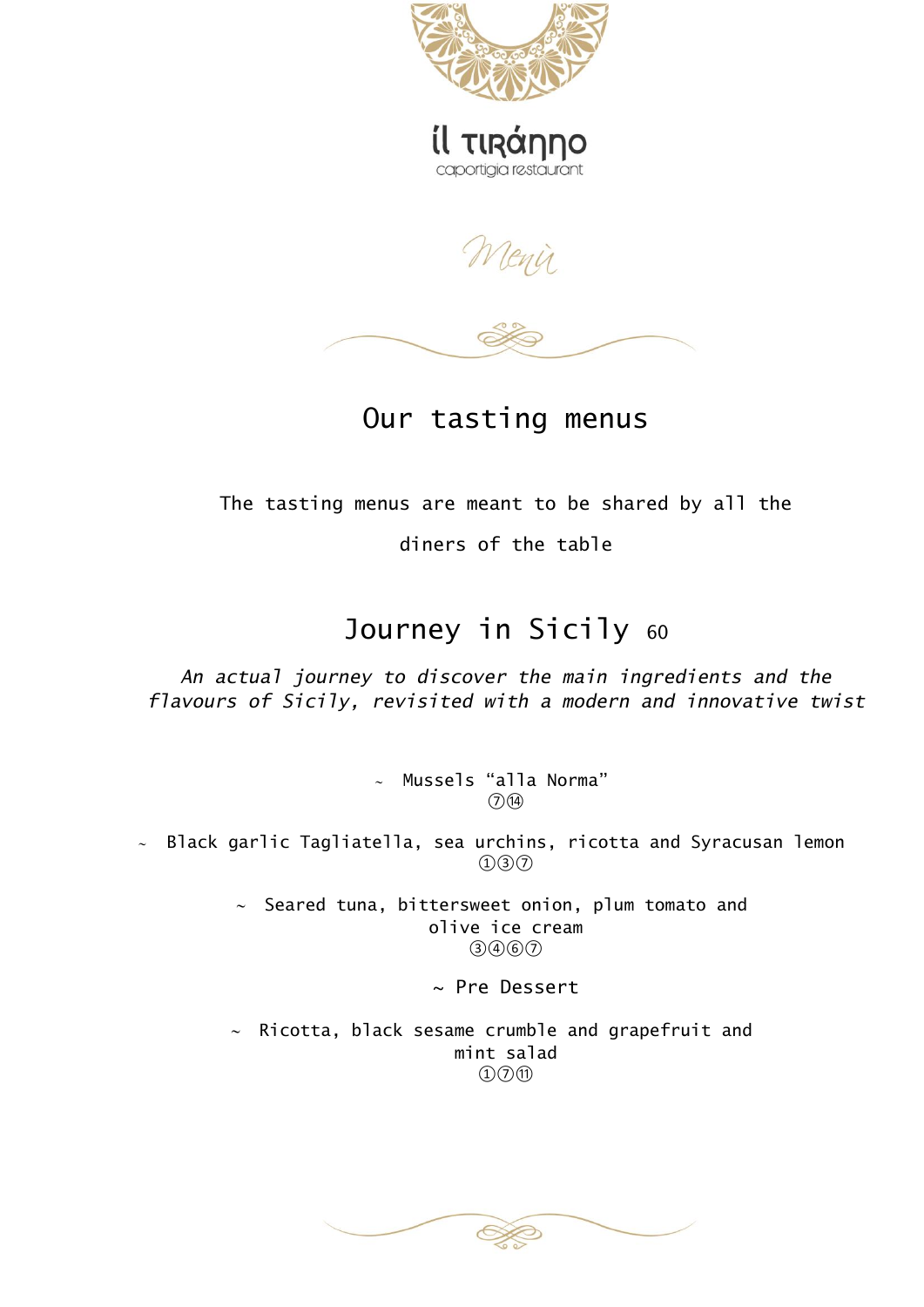

Menir

Contrasts and Contaminations *<sup>80</sup>*

*An actual fusion of ingredients and gastronomic cultures that intertwine, a menu rich in contrasts and fun for your plate, almost as a game for your taste buds*

 $\sim$  Shrimp tartare with Maldon salt and Volcano Gin, coconut milk and porcini mushrooms gel  $(2)(7)$ 

 $\sim$  Mazara red shrimp, beet yogurt, turnip greens cooked in a frying pan and coffee powder  $(2)(7)$ 

 $\sim$  Agnolotti filled with Iberian "Bellota" piglet and 'nduja, served with shellfish broth and seared lime extra virgin olive oil  $(1)(2)(3)$ 

 $\sim$  Low temperature salmon on teriyaki sauce with fruit and vegetables crudités salad, sea urchin dressing  $(4)(6)(9)$ 

~ Pre Dessert

 $\sim$  Sicilian citrus ice cream, yuzu and basil, frozen tangerine and dark chocolate mousse  $(1)(3)(7)$ 

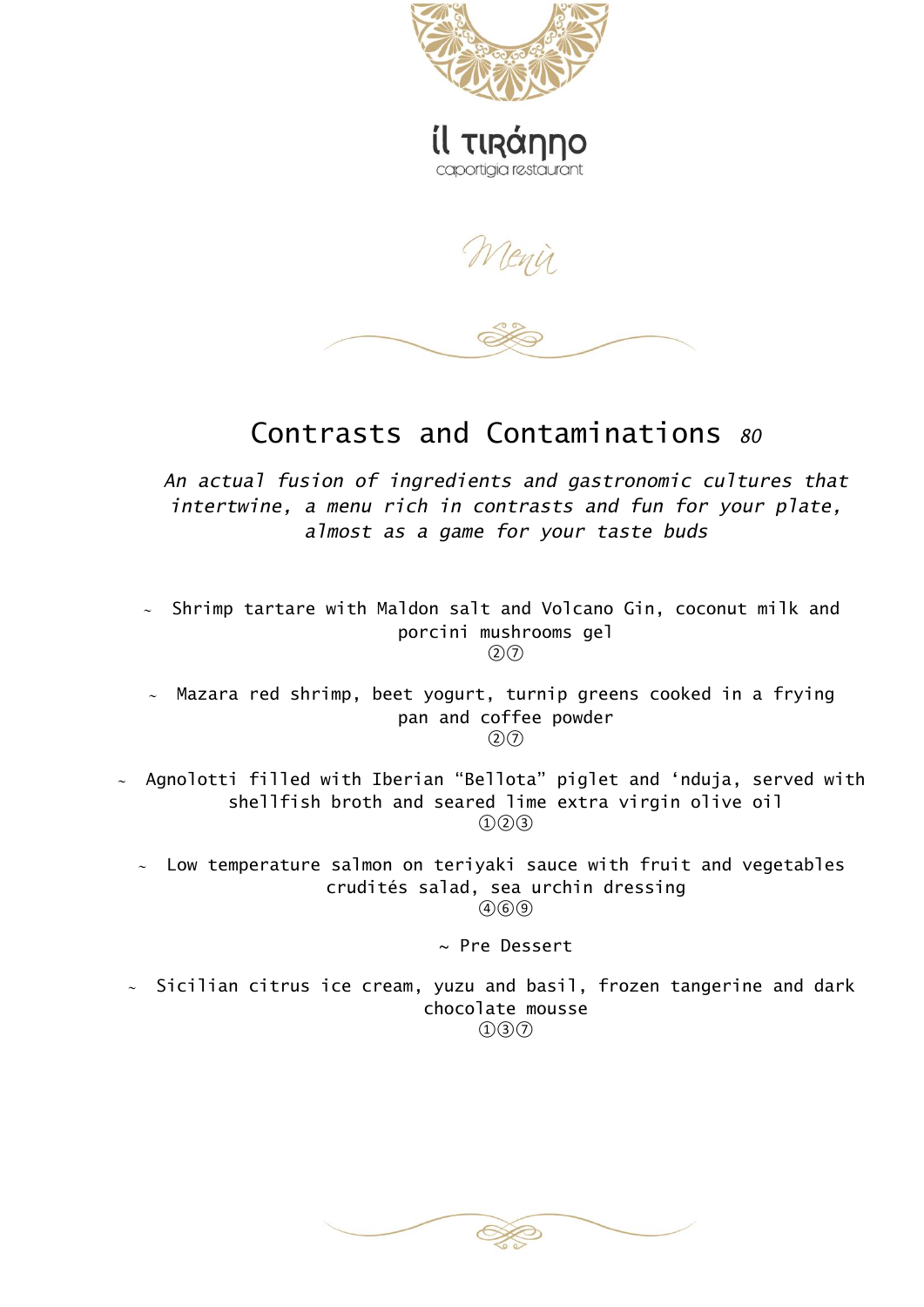

Menir

## Tasting Menu Motherland *<sup>70</sup>*

*An homage to the land, to the roots, to the often underestimated vegetables, this is a menu that enhance and promote the simple products that our land gives us*

 Low temperature veal cube, wasabi mayo and black garlic ice cream  $\odot$ 

 $\sim$  Burrata cream with vegetables giardiniera and crispy egg yolk ①③⑦

- $\sim$  Green broccoli Tortellini, buffalo mozzarella water, onion from Tropea in osmosis and truffle  $\bigcap$   $\bigcap$   $\bigcap$
- $\sim$  Irish Black Angus breast with beer, glazed baby carrots on dark cocoa soil and Chipotle chilli  $\textcircled{1}(3)(7)$

~ Pre Dessert

 $\scriptstyle\mathtt{\sim}$  Creamy almond, caramel capers, milk ice cream and raw evo oil ③⑦⑧